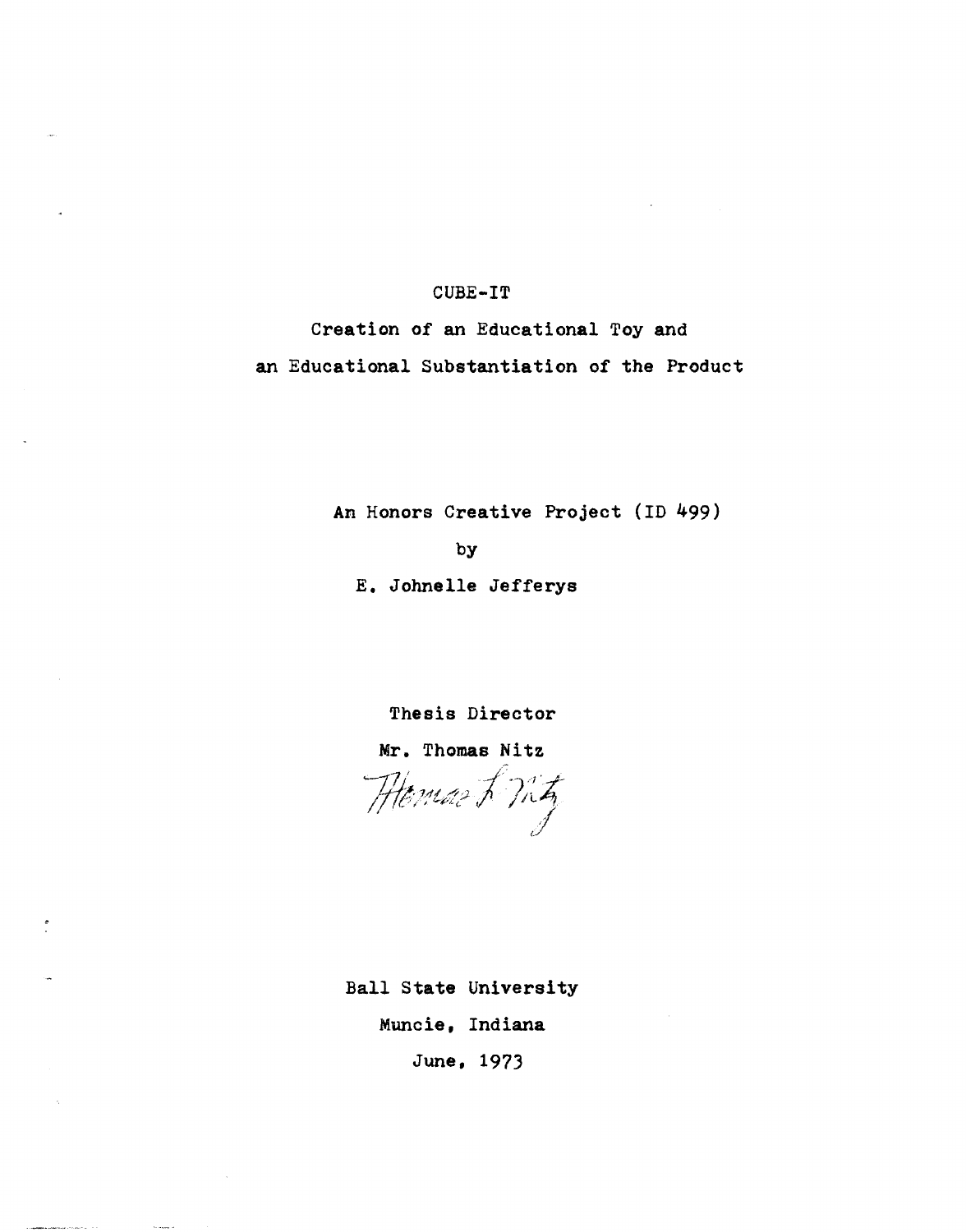CUBE-IT: Creation of an Educational

! 973.

 $\frac{27}{100}$ 

Toy and an Educational SUbatantiation of the Product

CUBE-IT is an educational product which functions as an entertaining toy as well as an educational aid to learning. This toy. as it can be called, is based on the building block idea which interests many children and serves as an exercise in muscle control and finger dexterity. My additions to this basic idea consist of incorporating color and texture onto the faces of the blocks. Also included with the blocks are small placards with visual symbols which correspond to the alphabetical letters. Initial sounds of the symbols relate to the sound made by the letter, for "A" ...apple. Acetate overlays, which can be attached to the placards,.are printed with the names of the symbols.

The toy.in its entirety. consists of twenty-six small (2"x2"x2'), white, vinyl cubes arranged in layers of nine. Each layer rests on a placard of visual symbols. The kit is contained in a larger, white vinyl cube which has gripper snaps that can be easily manipulated. The cubes are constructed of non-toxic, mallable vinyl and stuffed with a soft substance. Three of the six sides of the cube are used for motivation of the child. One side of the cube is "painted" a color and no two cubes have the same shade. The second side has a textured material which is "color-kayed" to the to the painted side. This material is visually patterned or tactically stimulating. Textures ranging from canvas to chamois are used. The third side has the alphabetical letter in the same color as the painted side.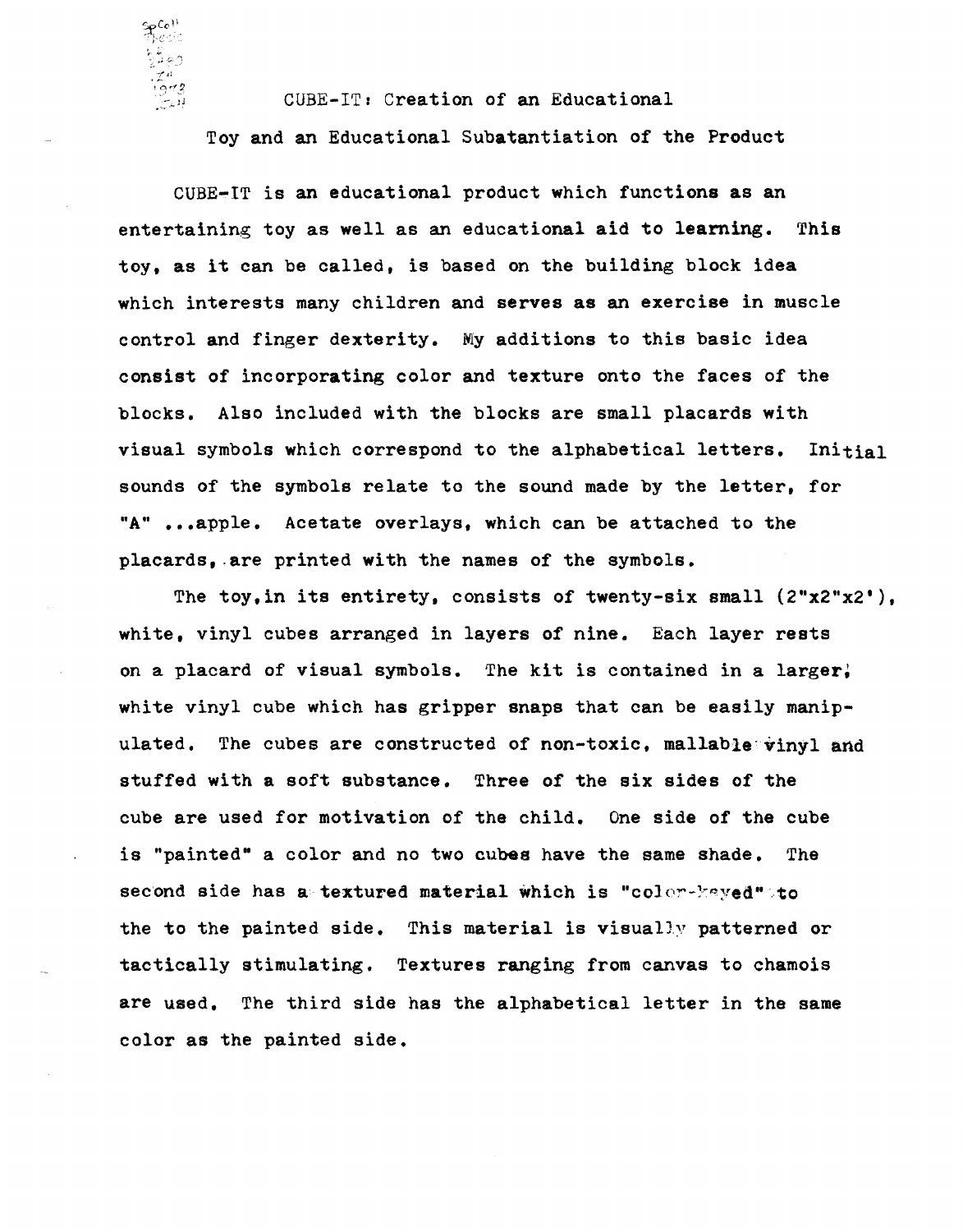The illustrated placards each have nine squares arranged in rows and columns of threes. From left to right, are colorful but accurate symbols in alphabetical order. For example, on the first card. in square one, is an Apple.

Two acetate overlays are provided with each placard. One sheet has the words in capital letters and the other in lower case letters. Each word falls into the square with the corresponding symbol.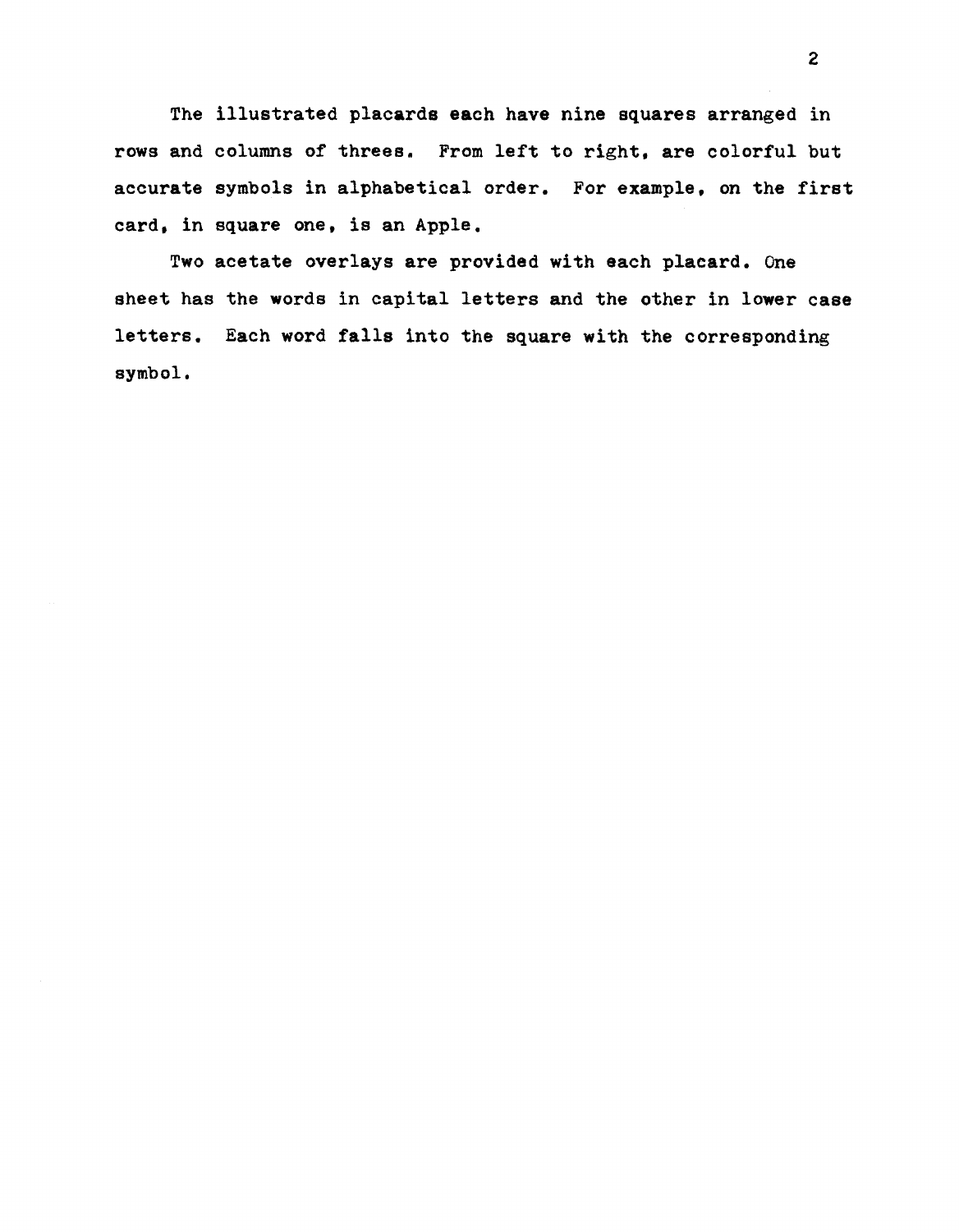## Educational Substantiation of Product

CUBE-IT is for use by the two to eight year old. This chosen age group is based on early childhood language development. This age span covers the period in a child's life when basic concepts are learned, identification begins and reading and language skills formulate. It is never too young to introduce a child to stimulating materials. For this reason. this product is not restricted to use by school-aged children. "Parents wrongly think that it is soon enough for a child to learn when he starts school. In fact children find great pleasure in learning and practicing their new skills and from early infancy they should be given the necessary play materials. The child will then learn to use his hands with his eyes, to investigate, to explore, and to use his imagination"<sup>1</sup>

This product can be a pre-school tool. Many children can read before entering kindergarten and proper stimulation can aid this process. Other children, not as advanced in this area, are in need of drills to strengthen motor control as well as their abilities to learn serial order of letters and identification of sounds.

> A child forms concepts through his ability to perceive form through visual motor contact.... As the child gains experience relating to objects in space, he learns a great deal about them as well as himself. Through tactual and kinesthetic experience he comes to know sizes, shapes and textures. As his color vision matures he is able to differentiate color. 2

This product successfully fulfills these needs. The cubes represent objects in space which can be directly handled and manipulated. They can be moved at will and explored for their different qualities. The tactile experiences are numerous: vinyl.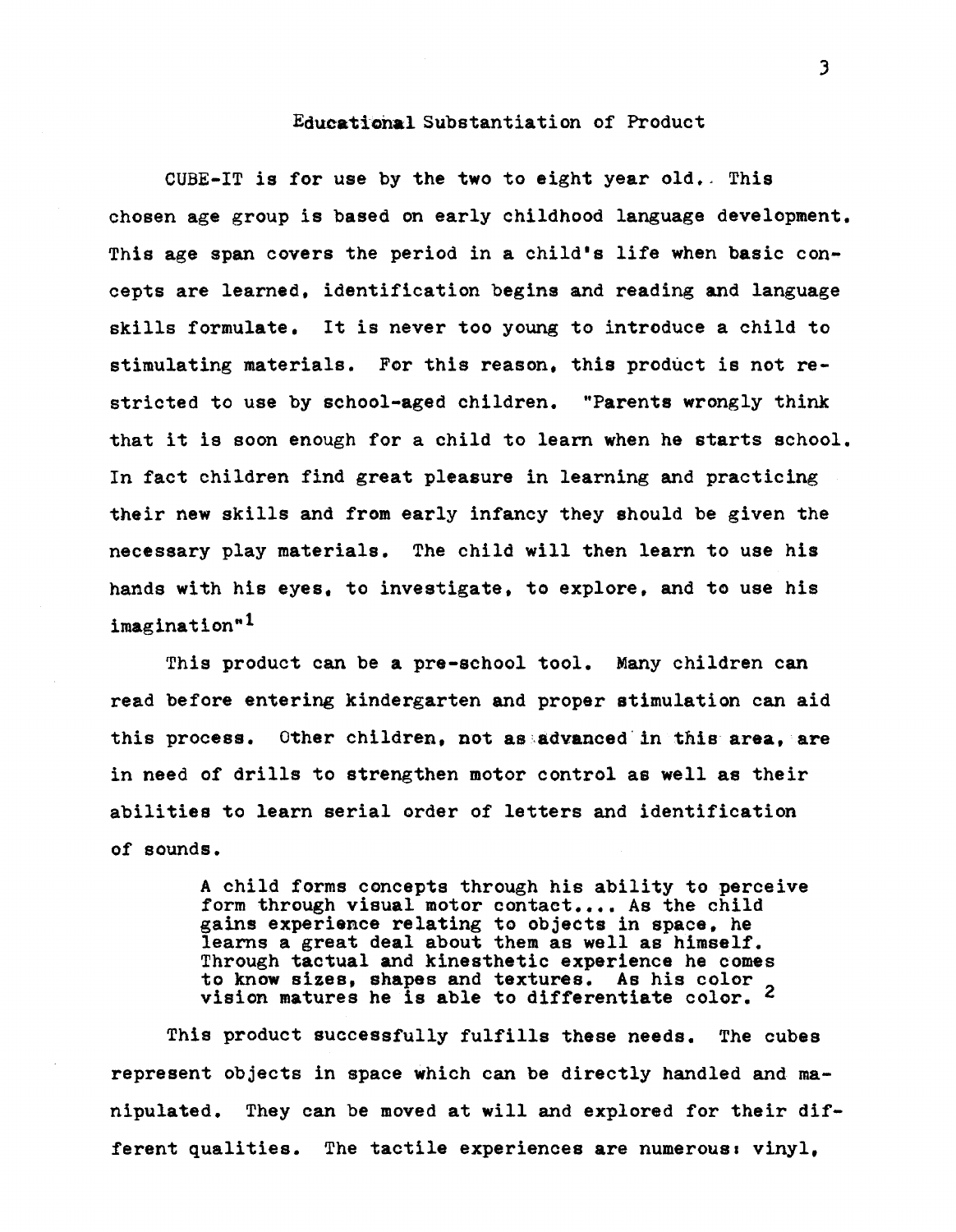and dozens of textured fabrics and materials. The colors are vibrant and cover a wide range of shades and blends.

The cubes can be used as rudimentary building blocks. They can be used, according to the interests of the child, around one focal point. One day the letters may be arranged in order to make small words. This is significant for the pre-schooler, in that, "A fairly common age to begin to recognize letters is at 3<sup> $\frac{1}{2}$ </sup> to 4 years of age."<sup>3</sup> Another day may bring about the manipulation of colors.

All of these play-practices increase eye-hand control which is so stressed as a pre-reading skill. "Eye-hand coordination skill includes the ability of the eyes and the mind to direct the hands in the reaching out and grasping and manipulating both independently and as a coordinated team. It means getting the 'feel' of differences in size, shape, texture, and spatial relationship that enables children to be conscious of likenesses and differences, an awareness that is so essential to reading."  $4$ 

"Research is showing...that vision itself is aided by movement .... Movement in relation to objects is absolutely essential for the child to learn directionality, and later on for the child to be able to remember visually what his body has learned, so that he can, for example, eventually focus visually upon a word at the top of a page in a book.  $5$ 

The placards are also significant to this pre-school group. The pictures can interest a child as young as two years of age. At two, a child is able to name pictures of things familiar to him. Thus the picture cards could be quite stimulating to a child of this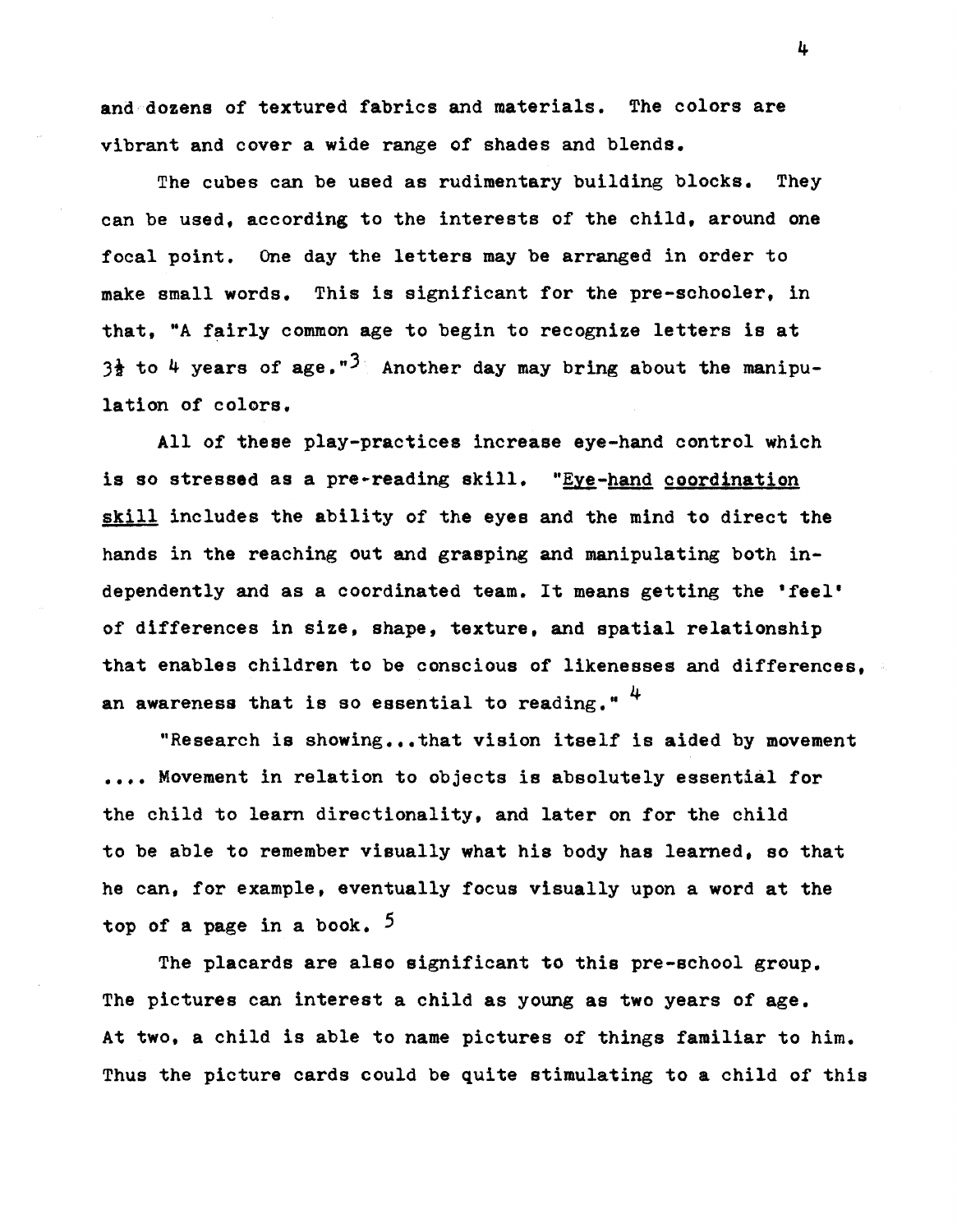age. He would be able to expand his recognition to eventually include all symbols in the kit. "The 2 to  $2\frac{1}{2}$  year old often likes tiny pictures. That is why he often likes a picture ABC book filled with little, seperate colored pictures."  $6$ 

When replacing the cubes in the kit, more coordination is stressed. To replace nine cubes on every placard (and in three layers) requires skill. In reference to wooden building blocks, a related statement can be made, "At clean up time all the blocks must be put back on the shelf, again requiring eye-hand coordination." $<sup>7</sup>$ </sup>

Pre-school learning greatly influences later achievement. Certain skill building tools can enhance early motivation. The following list describes the emphasis that productive pre-school training can provide. The child should.

- 1. Become aware himself through spatial relations. These should be particularly designed to develop gross motor control and coordination, balance, laterality and directionality.
- 2. Have opportunities to develop fine muscle control and especially those involving eye-hand coordination.
- ). Have many opportunities to manipulate objects in order to gain knowledge that will lead to concept formation.
- 4. Have many opportunities to manipulate objects in a time-space sequence in such a manner that the child learns to control both his own movements and things in his environment.
- 5. Have many opportunities for verbal communication, so that as his body learns, he is able to learn verbal 8<br>symbols for what he knows symbols for what he knows.

This toy can successfully support these ideas.

As the child enters kindergarten, many of the same skills  $\mathbb{E}[\mathcal{H}^{\mathcal{A}}_{\mathcal{A}}]$  and the contribution of  $\mathcal{H}^{\mathcal{A}}_{\mathcal{A}}$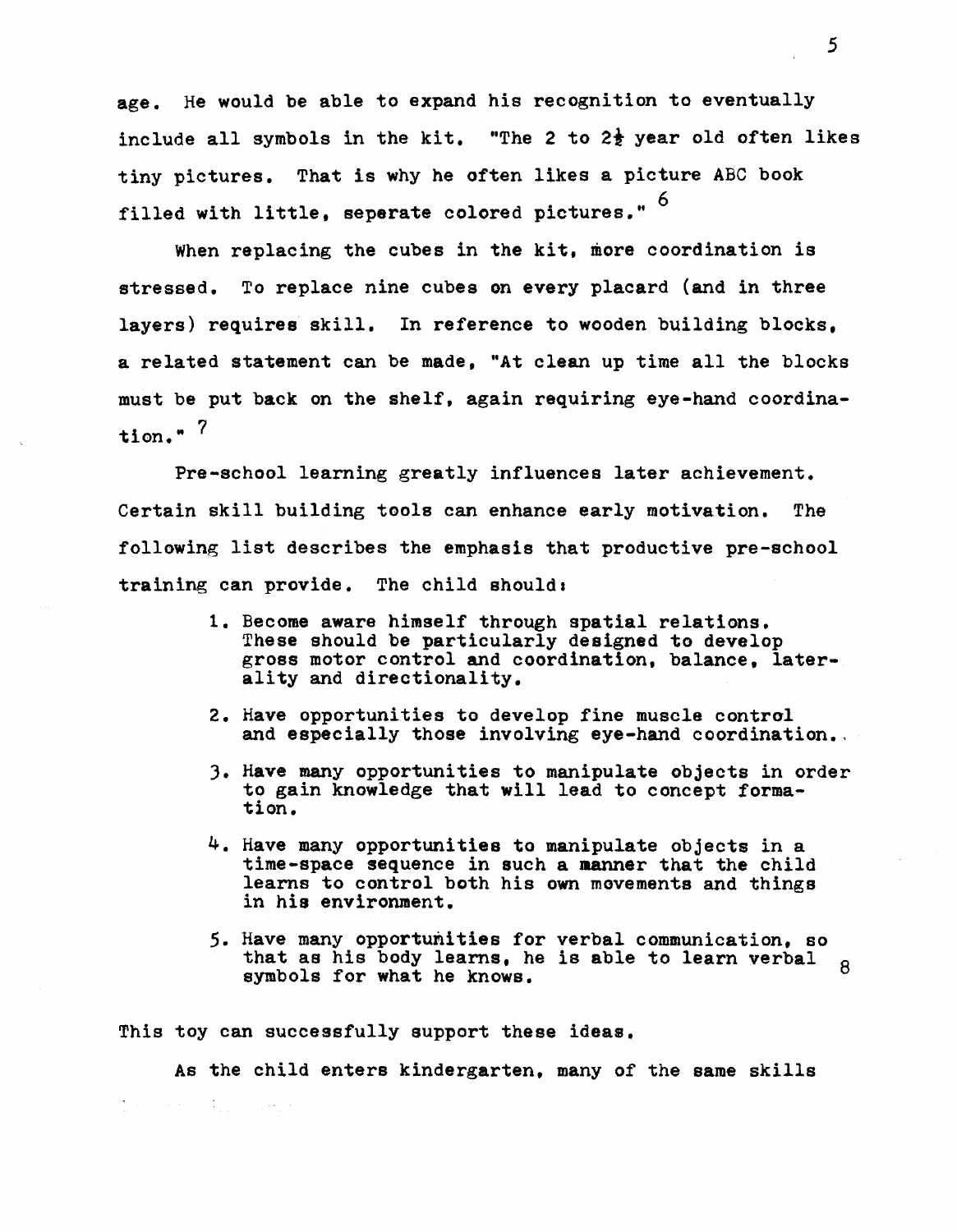learned in nursery school are reemphasized. However, the age of the child brings on new interests and abilities.

"Five loves anything to do with letters."  $9$  At this point the toy can be used to further emphasize sequential order of the alphabet as well as the recognition of words. The cubes can be used to form words and the placards can stress the learning of the alphabet. The left to right order (in rows from top to bottom) strengthen the need to perceive printed matter from left to right. When following the alphabetical symbols (or replacing the cubes in order) the child also learns the top to bottom movement needed in reading a page in a book.

The acetate sheets can now be placed over the visual symbols and strengthen word recognition and association. "...at the later age of 5 to  $5\frac{1}{2}$  (a child) can move from pictures to recognition of printed words. The child's progress in recognizing single words movea rapidly **at** 51 to 6 years. He is now beginning to recognize selected words on a page.  $"$   $^{10}$ 

As word recognition begins, language development increases. Words take on meaning and significance. According to Piaget. "Language, a very important symbolic activity, also has its most rapid development during the early years of this stage (concrete operations, 2-11 years). Words come to stand for things, and action can sometimes be replaced by thought.  $"$   $^{11}$ 

"Six wants to know the sounds of the initial letter."  $12$ Considering this, the sounds of the letters on the blocks take on new meaning for the child. The symbols on the placards, correspondingly, begin with the initial sound of the letter being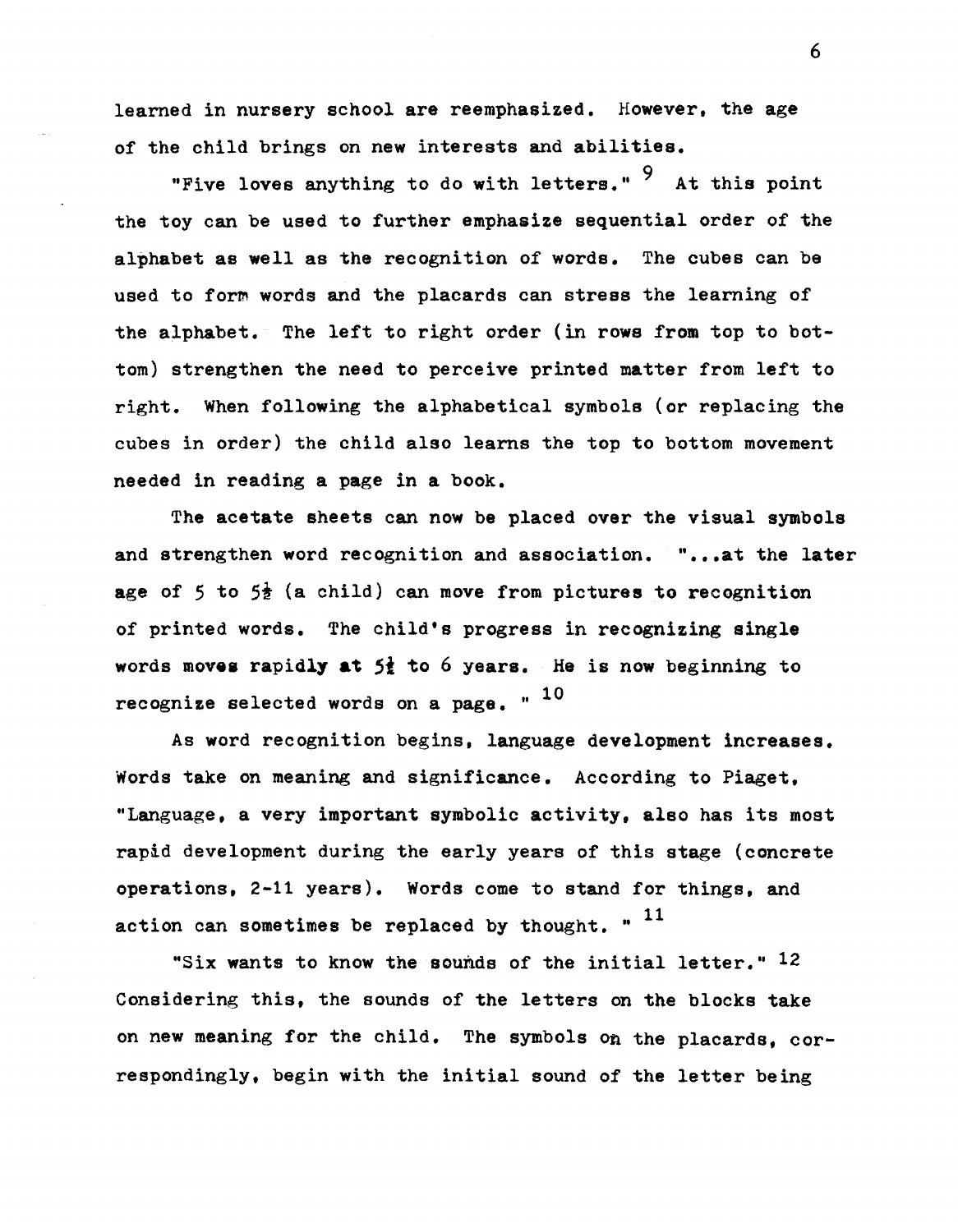stressed. "The six-year-old is beginning to read words as well as letters. In recognizing words, he makes major use of the initial letter, a trait which is characteristic of his increasing interest in beginnings." <sup>13</sup>

Because of the emphasis placed on letter sounds, CUBE~IT supports a phonetic learning approach (as opposed to the newly used i.t.a. method). Stress is placed on our known letters and the sounds they can make. The use of the symbols on the placards, along with their included spelling, requires awareness of both sounds of words and their spellings. "... as we isolate the initial sound from these known words, we are using a phonetic element. Therefore, this may be known as a linguistic-phonetic approach."  $14$ 

By the age of seven, lower case letters can be introduced and used in printed material. The acetate sheets provide spelling drills and visual contact with small letters.

The symbols on the placards were chosen with care. The initial sound of the word was considered first. The most common sound made by a letter was important. An object was chosen which could generally be called by only one name. Consonant blends  $(g1,b1,cr)$  and diagraphs  $(sh,th,ch)$  for initial word sounds were eliminated, except in the unavoidable case of "qu".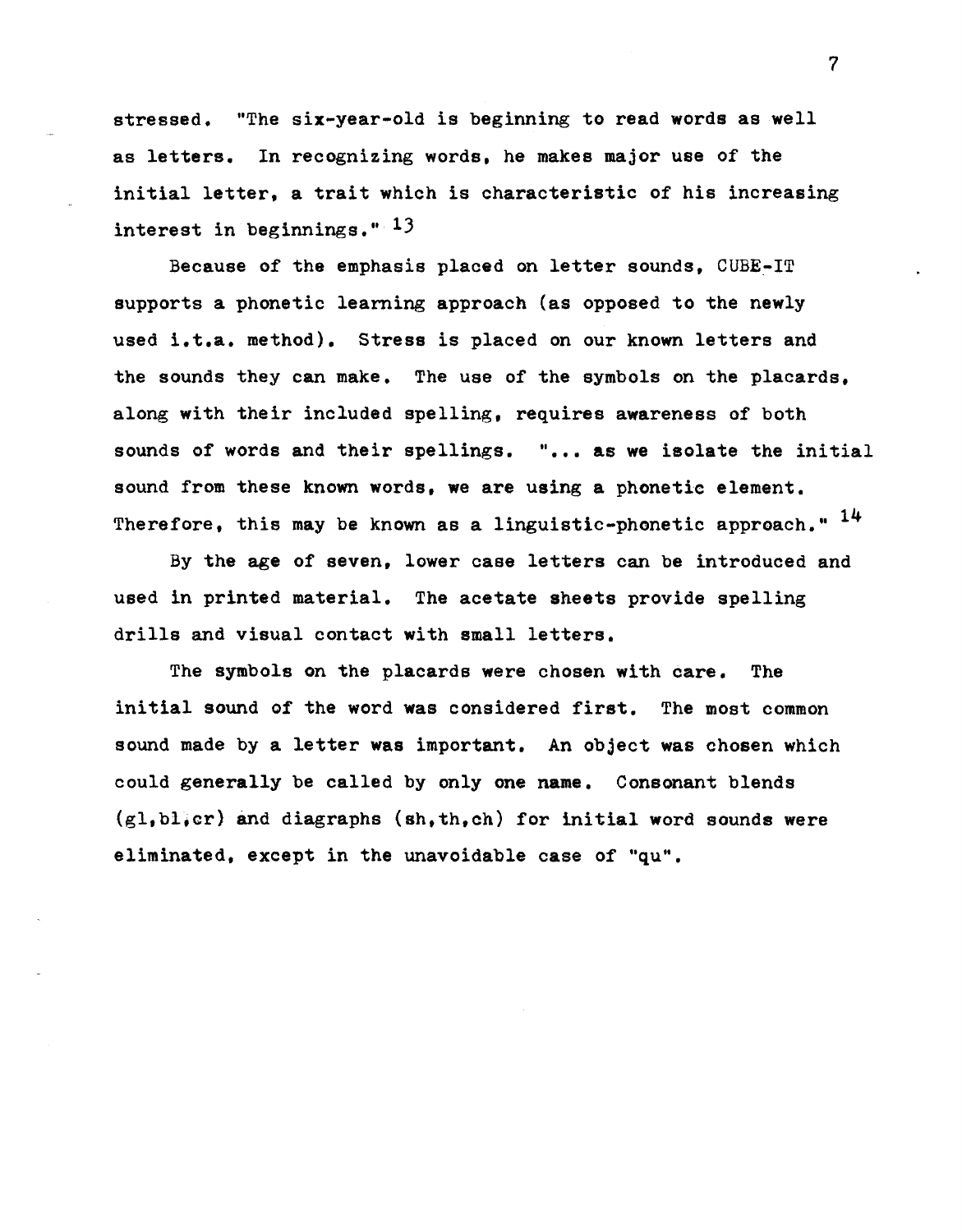Skills and Attitudes Developed in Kindergarten (abridged)

- I. Getting ideas from pictures A. Telling about a picture
	- - 1. Increasing language facility<br>2. Recognizing objects
		-
		- 3. Making interpretations beyond what is seen
	- B. Arranging pictures
		- 1. Awareness of sequence in action and in time
		- 2. Development of the left-to-right mechanics in reading 3. Telling stories from picture sequences
			-
- III. Handling books
- B. Awareness of left-to-right sequence and top-to-bottom procedure IV. Auditory and Visual Perception A. Listening for and identifying common sounds
	- - B. Perceiving and locating sounds
		- C. Listening for likenesses and differences in sounds
		- F. Seeing and feeling likenesses and differences in form 15

Skills and Attitudes Developed in First Grade (abridged)

- I. Preparatory Experiences
	- A. Auditory Perception
		- 1. Recognizing likenesses in beginning word sounds
		- 2. Developing ability to name many words when an initial sound is given
		- 3. Developing ability to supply missing words when sentences are read and an initial sound for the missing word is given
	- B. Visual Perception
		- 1. Noting likenesses and differences in letter forms
		- 2. Noting likenesses in beginnings of words
	- 3. Noting differences in lower and upper case letters
- III. Phonics
	- A. Initial consonants
	- B. Diagraphs (sh,ch,th)
	- C. Initial consonant blends
- VI. Picture Clue
	- A. Noting that a picture illustrates content
	- B. Using pictures as an aid to understanding 16

What's Involved in Being Able to Read?

- 1. Gross motor control
- 2. Fine muscle control
- 3. Eye-hand coordination
- 4. Ability to perceive a figure in space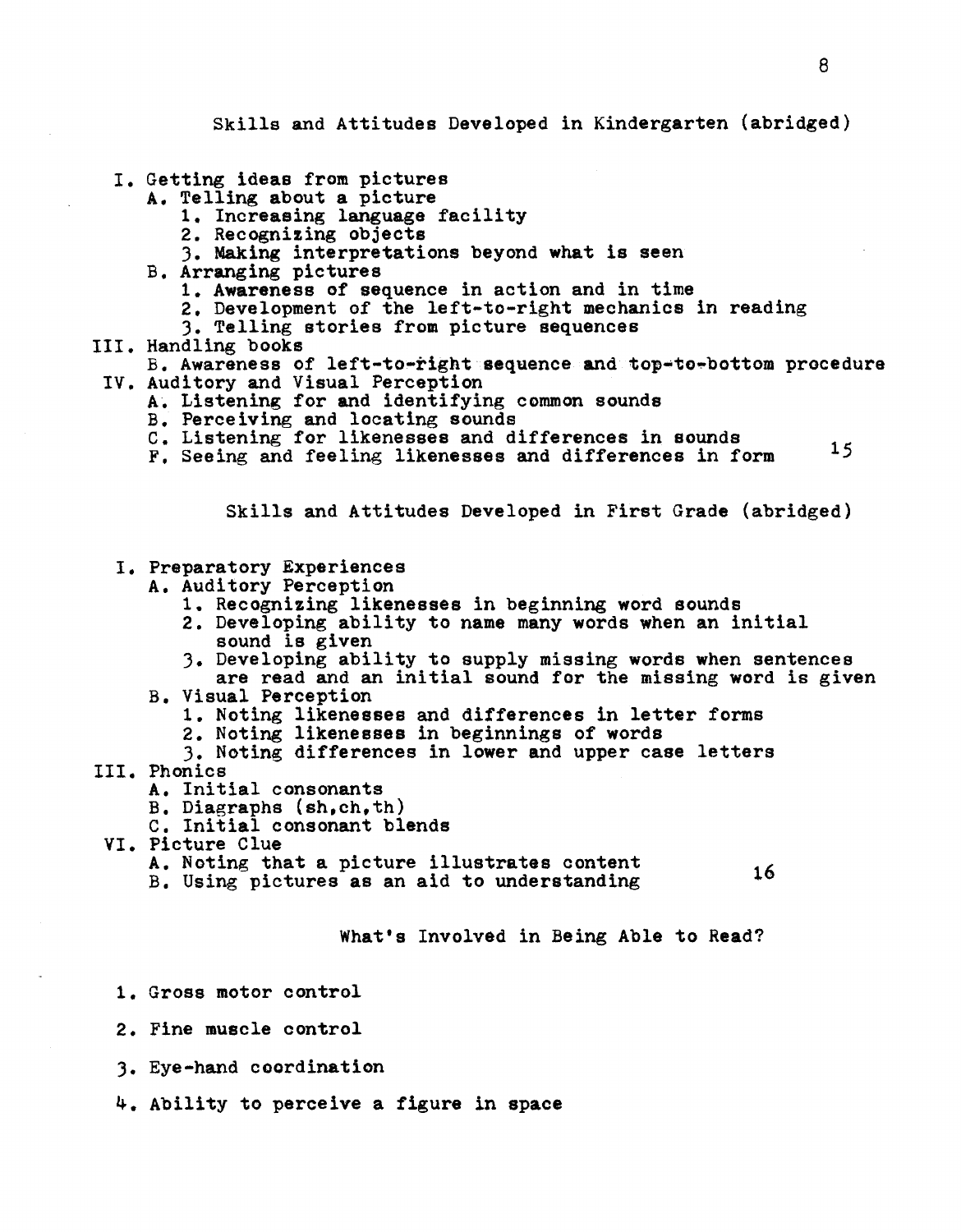- 5. Directionality that is. the ability to perceive and orient oneself to the top. bottom, sides, front and back of the object (letters, page, etc.)
- 6. Ability to organize a temporal-spatial relationship, moving the eyes sequentially from one word to the next, left to right, top to bottom and page to page
- 7. Ability to differentiate characteristics of letters that make up words. small amd capital letters, and words and pictures
- 8. Ability to classify or recognize common chracteristics of AUILITY TO CLASSITY OF FECOGILIZE COMMON CHPACTERISTICS OF 17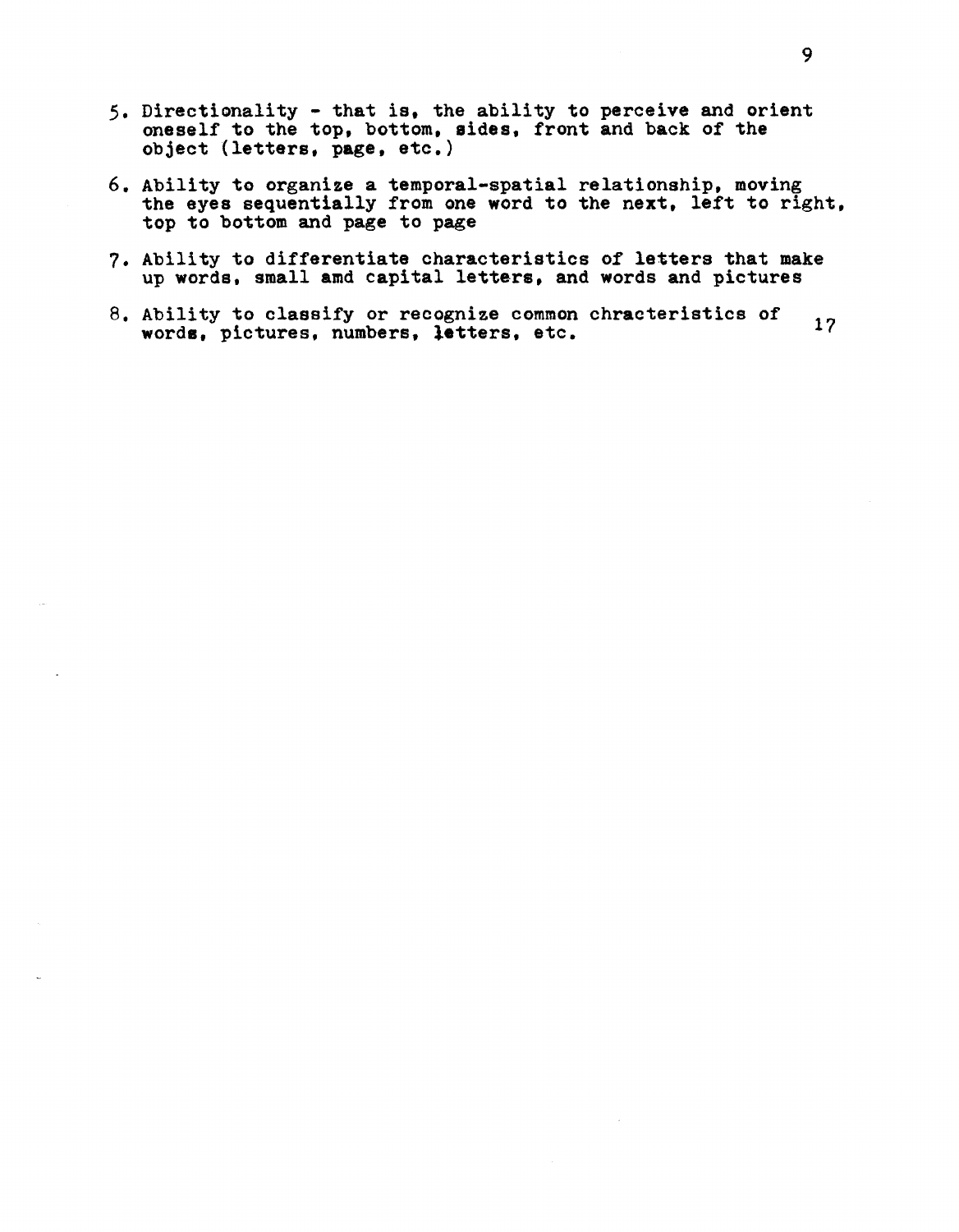## The Disadvantaged Child

CUBE-IT could be used to teach the disadvantaged. Culturally deprived children often do poorly in school due to the lack of pre-school motivation and stimulation. The children did not have the tools with which to explore, experiment and manipulate. Many areas of interest cannot be persued by the child and he fails to know about.

- 
- 
- 
- a) differences in colors of objects<br>b) differences in sizes of things<br>c) differences in shapes of things<br>d) words that express how objects feel<sup>18</sup>

Because of the lack of stimulation, the deprived child often has slow language development and a small vocabulary. CUBE-IT covers many needed areas in reading education through its symbols, letters and words. "In summary, disadvantaged pre-school children need a) to build ideas and concepts through intellectual stimulation and b) to develop oral language facility."  $19$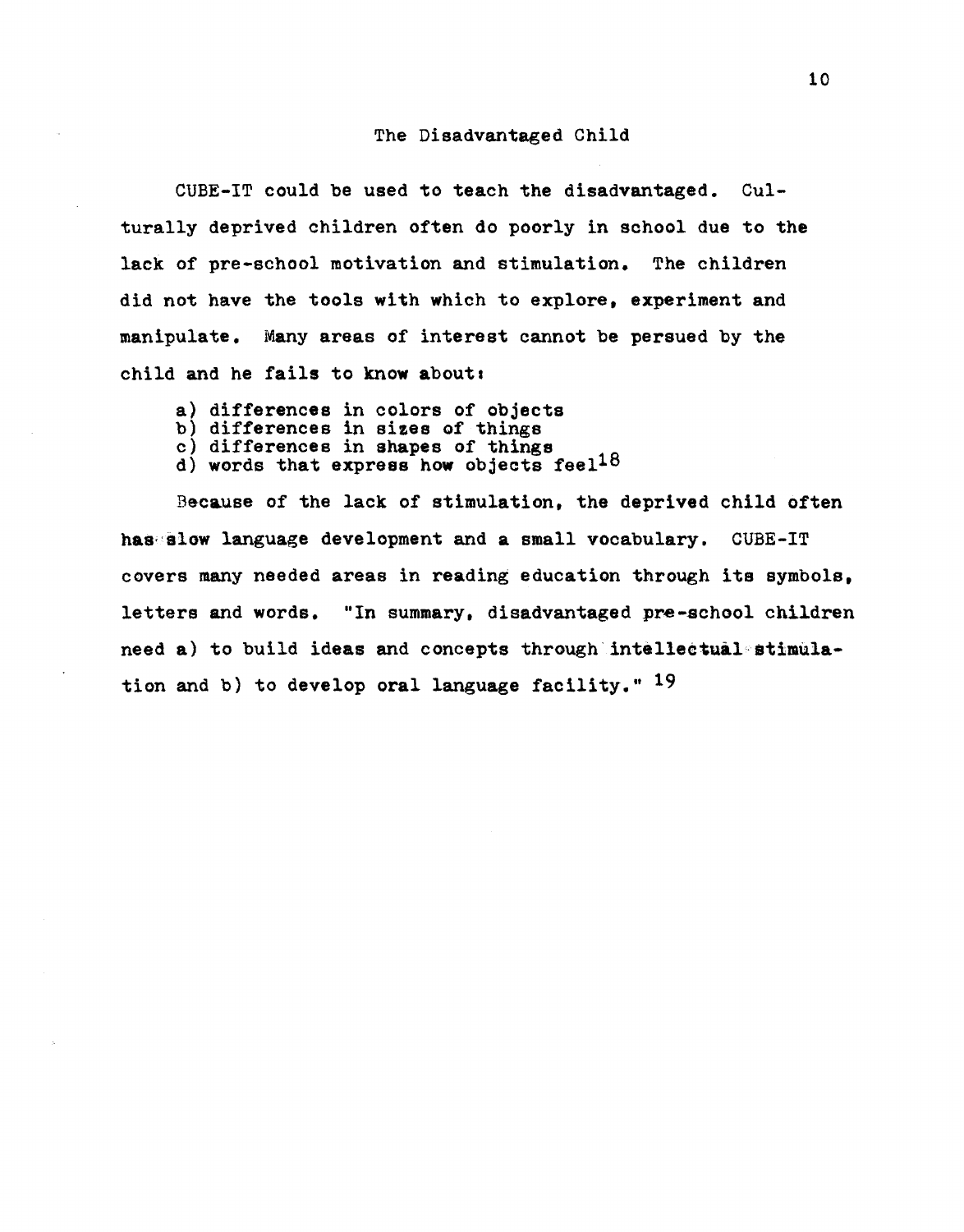<sup>1</sup>R.S. Illingworth, "How to Help a Child to Achieve His Best,"<br>in Understanding the Young Child and His Curriculum, ed.B.C.Mills (New York: The Macmillan Co,  $1968$ ), p.  $194$ .

2Ellen DeHart, "What's Involved in Being Able to Read?" in Understanding the Young Child and His Curriculum, ed. B.C.Mills, p. 310.

 $\frac{3}{5}$  Frances L. Ilg. "The Child from Three to Eight - Implications for Reading." in Understanding the Young Child and His Curriculum.p.317.

<sup>4</sup>Verna D. Anderson, Reading and Young Children (New York: The Macmillan Co., 1968), p.77.

 $5$ DeHart, p. 309.

 $6$ Ilg, p.317.

 $7$ DeHart, p. 312.

 $8$ DeHart, p. 311.

9IIg, p.)18.

 $^{10}$ Ilg, p. 318.

11 David Krech and others, Elements of Psychology (New York: Alfred A. Knopf. 1969).p.388.

 $^{12}$ Ilg, p.318.

13<sub>Arnold</sub> Gesell and others, Vision, Its Development in Infants and Children (New York: Harper and Row Publishers, 1949), pp. 137-1)8.

 $14$ Anderson, p.183.

15Anderson, P.241.

 $16$ Anderson, p.243.

 $17$ DeHart. p.307.

 $18$ Mildred Betty Smith. "Reading for the Culturally Disadvantaged." in Understanding the Young Child and His Curriculum, p.326.

19smith. p.)27.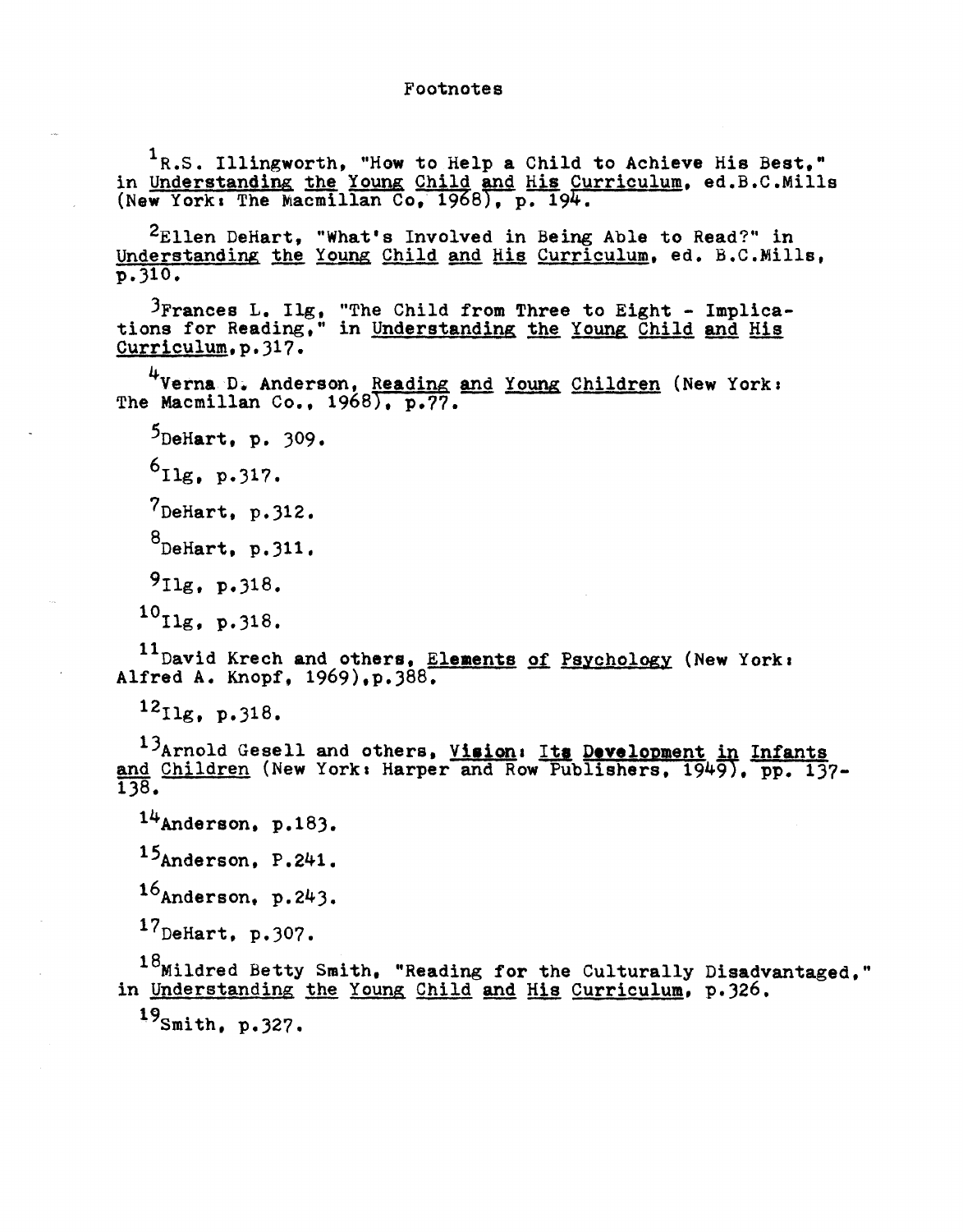## Bibliography

- Anderson, Verna Diekman. Reading and Young Children. New York: The Macmillan Co.1968.
- Gesell, Arnold, Ileg, Frances, and Bullis, Glenna. Vision: Its Development in Infants and Children. New York: Harper, 1949.
- Grossbart, Francine. A Big City. New York: Harper and Row Publishers, 1966.
- Krech, David. Crutchfield, Richard S., Livson. Norman. Elements of Psychology. New York: Alfred A. Knopf, 1969.

Lear, Edward. A B C. New York: McGraw-Hill Book Co., 1965.

- Mills, Belen Colantes. Understanding the Young Child and His Curriculum. New York: The Macmillan Co, 1968.
- Matthieson, Thomas. A  $B\,C$ , An Alphabet Book. New York: Platt and Munk Publishers, 1966.
- Sanders, Derek A. Aural Rehabilitation. Englewood Cliffs, N.J.: Prentice-Hall, 1971.
- Van Riper, Charles. Speech Correction: Principles and Methods. Englewood Cliffs, N.J.: Prentice-Hall, 1963.

Wildsmith, Brian.  $A \ B \ C$ . New York: Oxford University Press, 1962.